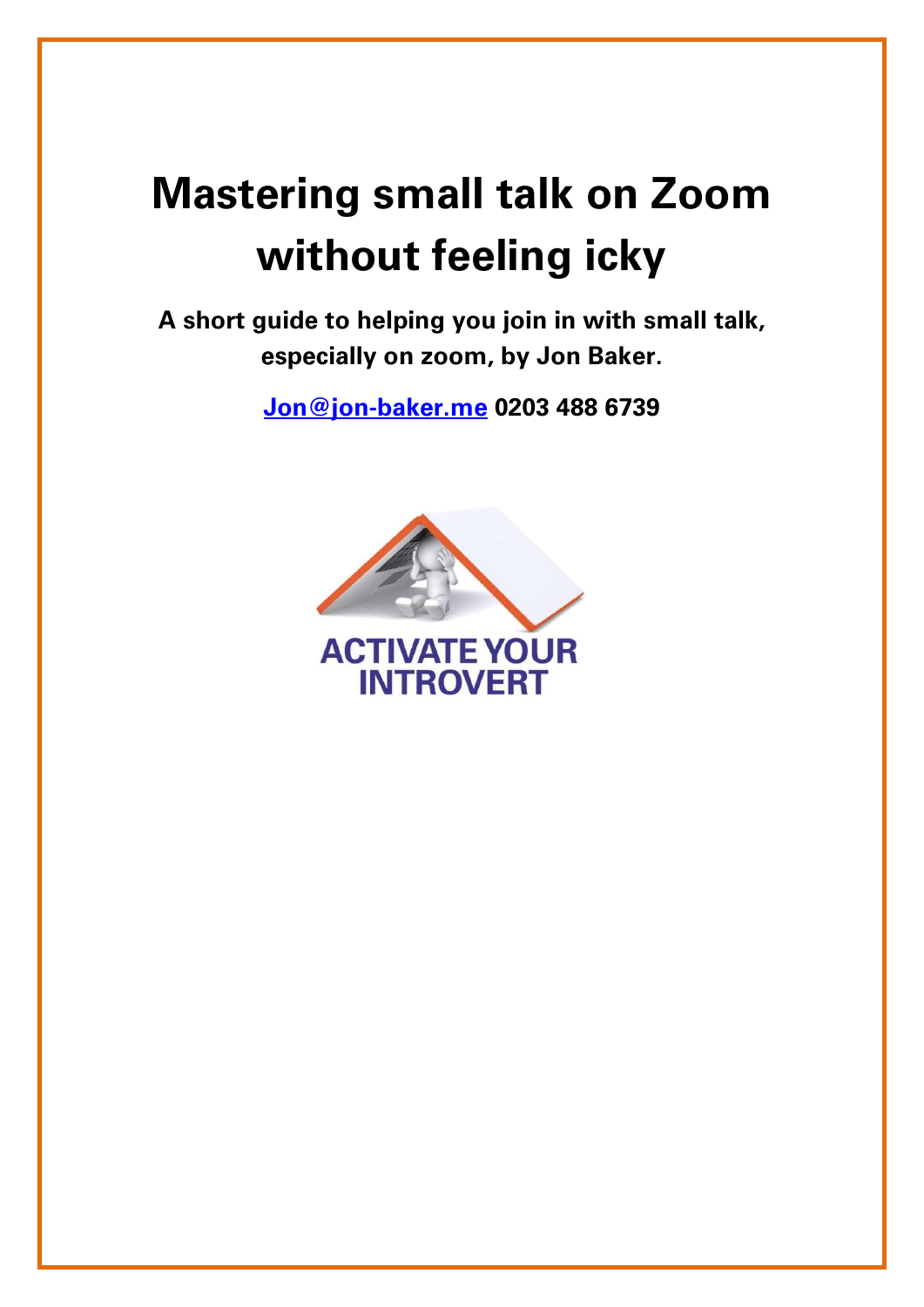#### Mastering small talk on Zoom without feeling icky Zoom small talk for introverts.

#### Electronic small talk can seem harder.

- From a technical perspective it's harder to cut into the conversation.
- There are extra barriers. That's your technical skills AND theirs and the system itself.
- Psychologically it's harder as you're still "at home", having not travelled there.
- It just feels colder, harder and you didn't like it even when it was "face to face."

Just before dealing with some of those, let's go back to basics.

## Why does it matter?

Small talk is like a conversational lubricant, maybe not always needed but it often helps people ease into a more meaningful conversation. It can be an important skill to develop, as it unlocks deeper discussion you do want (need?). As well as being better at small talk, the skill of moving it to relevant conversation needs to be remembered.

## Why do some people struggle?

Most introverts don't like, or hate, small talk. They cite various things from 'pointless' to they 'uncomfortable'. Many people, especially introverts, prefer much deeper, real or relevant conversation, with people they need top converse with.

Having a plan of surviving small talk helps get to the more relevant conversation.

Anything that makes the discussion feel more stilted can make it harder, discussion over the web doesn't help anybody (especially introverts).

## 12 steps to help.

- 1. Be clear on the relevance. If you're going to do something you don't really enjoy, you need a good reason. Are you trying to develop a relationship, get known in a group of people? What's you positive reason?
- 2. Practice: Practice on the platform beforehand. Zoom accounts are free to set up and you can have a conversation with yourself (or a friend) to ensure you know how to use all the functions. You'll feel more confident as the real conversation starts if you're proficient using the system and already know how you look on camera. Speaking of which…
- 3. Minimise: Most people don't like watching themselves but keep doing in in the call ("do I look OK"). Check you look OK on screen before starting, then set 'speaker view' and minimise the zoom screen. You'll end up with a matchbox size zoom screen showing just the person speaking. It's easier to focus on them and not worry about your image (or other people's). Drag that small screen so it's as close as possible to your camera. Now you can see the speaker and look at the camera the whole time. You'll look more interested and be more focused.

©Jon Baker For more ideas go to https://introvertinbusiness.co.uk/ Page 2 of 5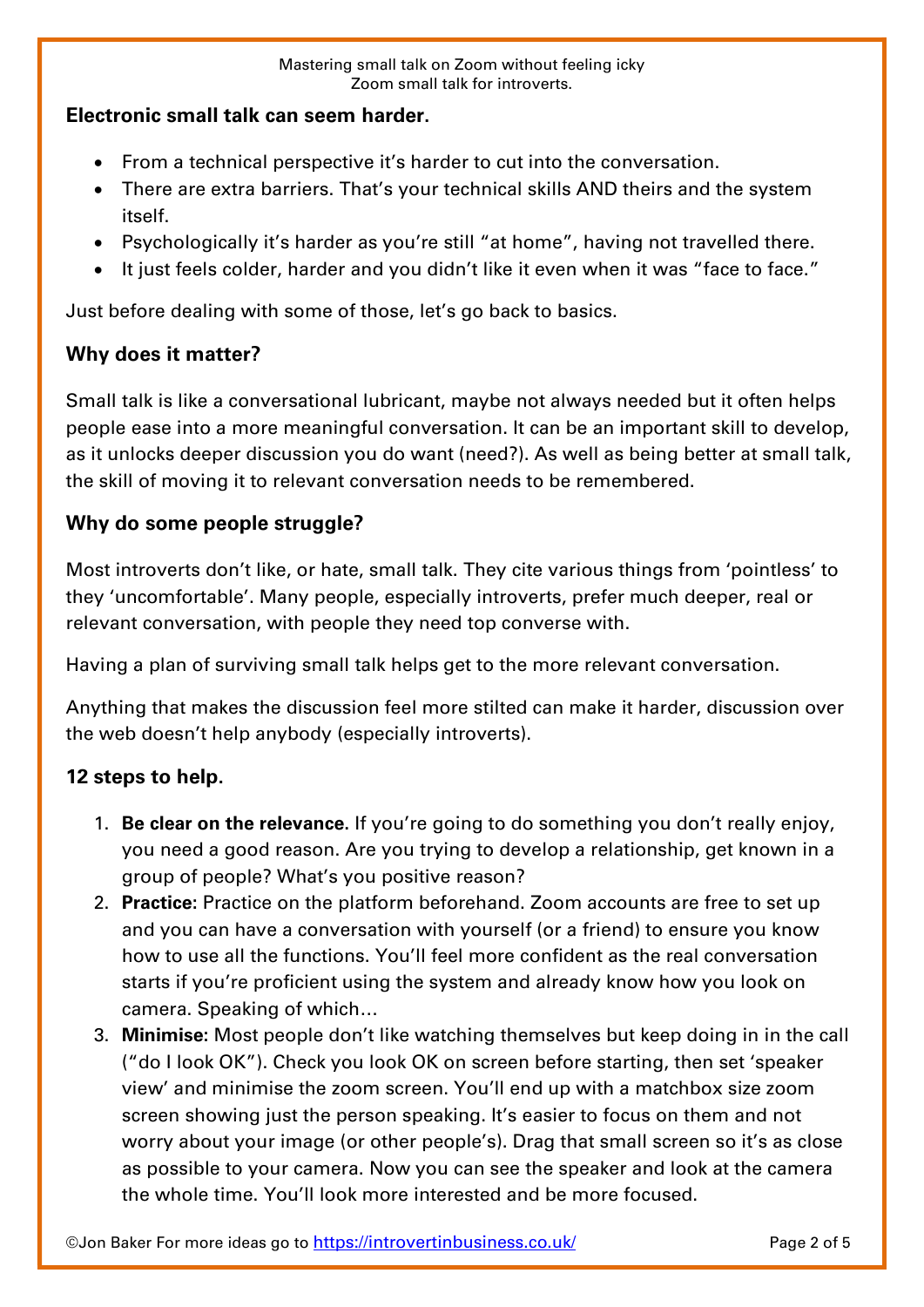- 4. Plan: Small talk is a discussion, not an interrogation. Introverts tend not to share personal information with people they don't know well, yet some of this personal information is what will help the conversation flow. Plan one or two topics that you're comfortable discussing, preferably ones that are important to you, that you would be comfortable sharing. I hate football and many of the "normal" topics, For me, diving, skiing, introversion – how about you? If people know your subject in advance, you may also make it easier for them to talk to you; hence why my love of scuba diving is so public.
- 5. Have a buddy. Heading into a group of people with somebody who knows how you feel and what you'd feel comfortable talking about will help. They can "throw you" questions or invite you into the conversation. This can make it easier to join in, on a topic you are more comfortable discussing. If small talk moves onto scuba diving, I no longer think of it as small talk. Some of my buddies make that happen. What's your topic and who could your buddies be? Private chat can give you a big advantage when using zoom, as you can prompt them, then thank them as they hook you into the discussion.
- 6. Research: If you know you're likely to be engaging somebody in conversation, do the introvert thing and do background work. What on their LinkedIn, or Facebook, suggests topics you could ask them about? If you get somebody talking on something that's relevant to them the conversation tends to flow more easily. A great advantage of zoom is that you can look people up on LinkedIn whilst in the discussion but be careful your eyes are still looking at the camera while you do it.
- 7. Travel: If you're working from home, make it feel like work. Some dress for work, some take a 5 minute simulated journey to work. Be at work, not "at home".
- 8. Question listen and question. Introverts are good listeners and combined with asking relevant questions you'll be able to get the other people talking about things they like. Stop worrying about being interesting, aim to be interested. When you're interested, you'll find obvious questions in what they're saying. Warning – don't turn this into an interrogation; be ready to give your view on the subject you question about too. If the conversation is to loud to interrupt, use the chatbox.
- 9. Ask real questions don't try to remember "clever" questions, more than one of those get boring.
- 10. Ask questions where you have knowledge / stories: Shared experiences and areas that open their (and your) thinking are good.
- 11. Add value: Is there something useful you can add, a perspective, some relevant information, or give something of yourself away? Don't "give advice" or "feedback" unless you're asked.
- 12. **Summarise:** As you're listening carefully, you can summarise parts of the conversation and give credit to people that said things you liked. It's a great way to talk, without questioning and without having to think of a new subject. What's more, you've praised people, which is always good.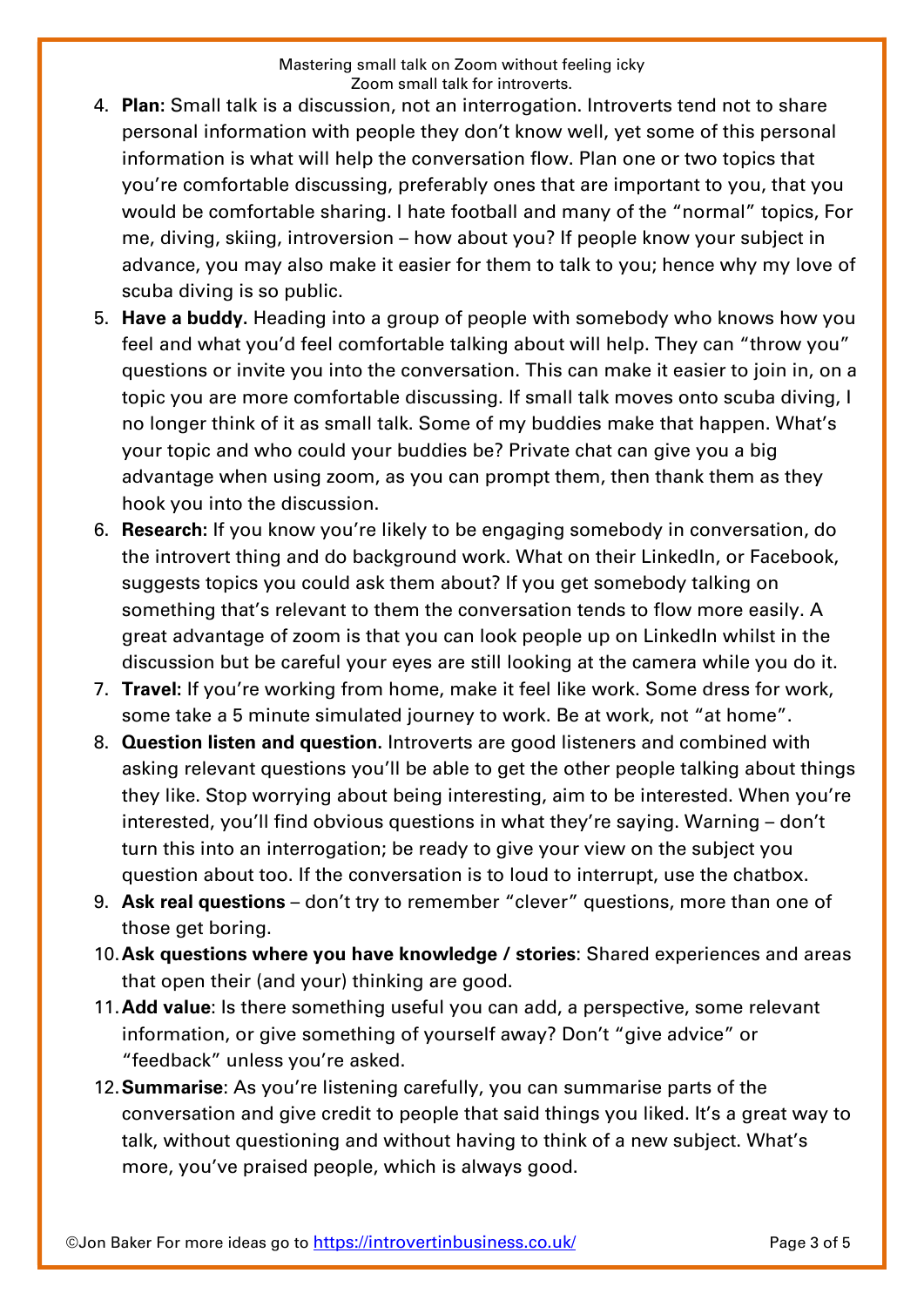#### Mastering small talk on Zoom without feeling icky Zoom small talk for introverts.

## Your zoom small talk checklist

| System:                                                                      |  |
|------------------------------------------------------------------------------|--|
| You have <b>practiced</b> using the system                                   |  |
| Set the screen so you focus on the speaker only, while looking at the        |  |
| camera                                                                       |  |
| Be multi modal. Use the chat box as well as speaking. The chat box           |  |
| allows chatting privately to one person or the group. It also allows you     |  |
| to chat even when you can't interrupt a loud conversation.                   |  |
| <b>Them</b>                                                                  |  |
| You know something about the other people (Linkedln research) that           |  |
| you could bring into the discussion.                                         |  |
| <b>Focus on being interested</b> in the others, don't worry about being      |  |
| interesting (leave that to the self-absorbed people). People will find you   |  |
| interesting, if you're interested.                                           |  |
| You                                                                          |  |
| <b>Something about you</b> which you're happy to reveal.                     |  |
| Question, listen, question. Have one or two (only) questions you could       |  |
| ask if you got stuck, then listen to the answers and develop the             |  |
| conversation.                                                                |  |
| <b>Summarise:</b> Mini summaries in the discussion "I love the way X said Y" |  |
| work well in chat or speaking. They allow you to positively link other       |  |
| people into the conversation.                                                |  |